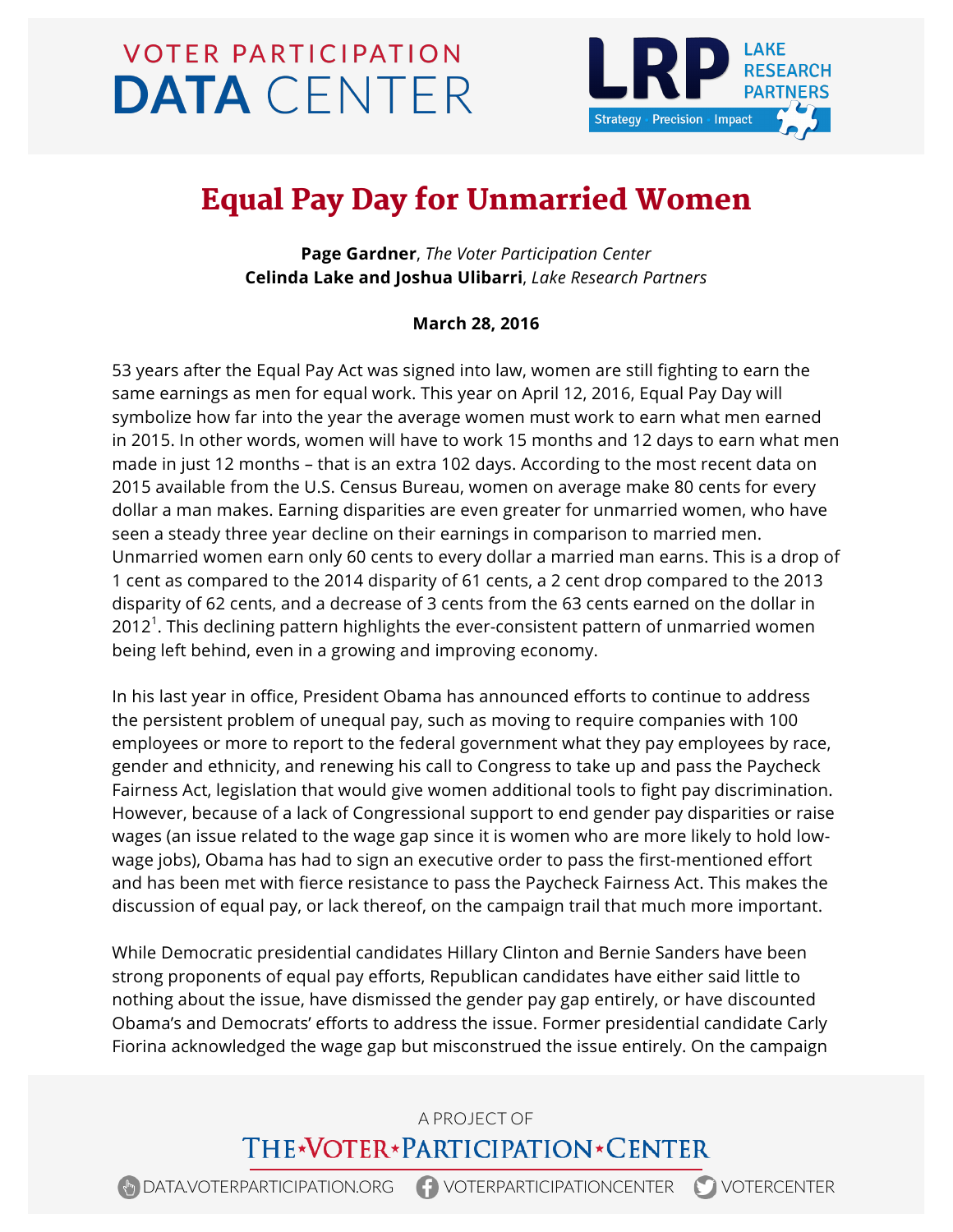trail, Fiorina blamed the wage gap on the seniority system in the workforce, which she claimed is supported by unions and government bureaucracies. Ted Cruz has actively worked against closing the wage gap. In September 2014, Cruz was 1 of 43 Senate Republicans who unanimously voted to block the Paycheck Fairness Act. GOP frontrunner Donald Trump usually sidesteps the issue altogether and his most detailed comments to date do not reveal any policies that would support the fight for equal play. Republicans, in general, tend to vehemently argue that the pay gap between men and women does not exist, downplay the issue, and have failed to adequately address the consequences of women earning less. 2016 is an important year for equal pay and that message needs to be delivered to the public loud and clear, as there is so much at stake here. Gender pay gaps have only been growing, especially for unmarried women, women of color and unmarried women of color. Addressing the reality of this problem is a first step for some, while coming to creative solutions to solve the problem is crucial for all.

## **Personal Earnings**

According to the most recent 2015 wage data from the Census Bureau (figure 1), women's earnings were 80% of men's: women's median annual earnings in 2015 were \$40,010 compared to men's \$50,170. Women's comparative personal earnings remain unchanged from 2014. Women of color face wider disparities.

|                                  | Men      | Women    | White<br>Women | <b>African</b><br>American<br>Women | Latinas  | Asian<br>American<br>Women | <b>Native</b><br>American<br>Women | <b>Unmarried</b><br>Women<br>with Own<br><b>Children</b> |
|----------------------------------|----------|----------|----------------|-------------------------------------|----------|----------------------------|------------------------------------|----------------------------------------------------------|
|                                  |          |          |                |                                     |          |                            |                                    | Under 18                                                 |
| <b>Median Annual</b><br>Income   | \$50,170 | \$40.010 | \$44,001       | \$35,000                            | \$30,000 | \$48,100                   | \$30,000                           | \$31,200                                                 |
| Comparative Personal<br>Earnings | \$1.00   | 80¢      | 88¢            | 70¢                                 | 60¢      | 96¢                        | 60¢                                | 62¢                                                      |

**Figure 1: Personal Earnings among Full-Time Workers, 2015**<sup>2</sup>

Despite an improving economy, more jobs and lower unemployment, there are only a few signs of positive growth for earnings among women. White women still do better than African American women and Latinas. Their income improved from 86 cents on the dollar in 2014, to 88 cents in 2015, while African American women's and Latinas' income remained consistent at 70 cents and 60 cents, respectively. Native American women also earned just 60 cents for every dollar a man made. The most improved earnings is among Asian American women who jumped from earning 90 cents for every man's dollar in 2014, to earning 96 cents in 2015.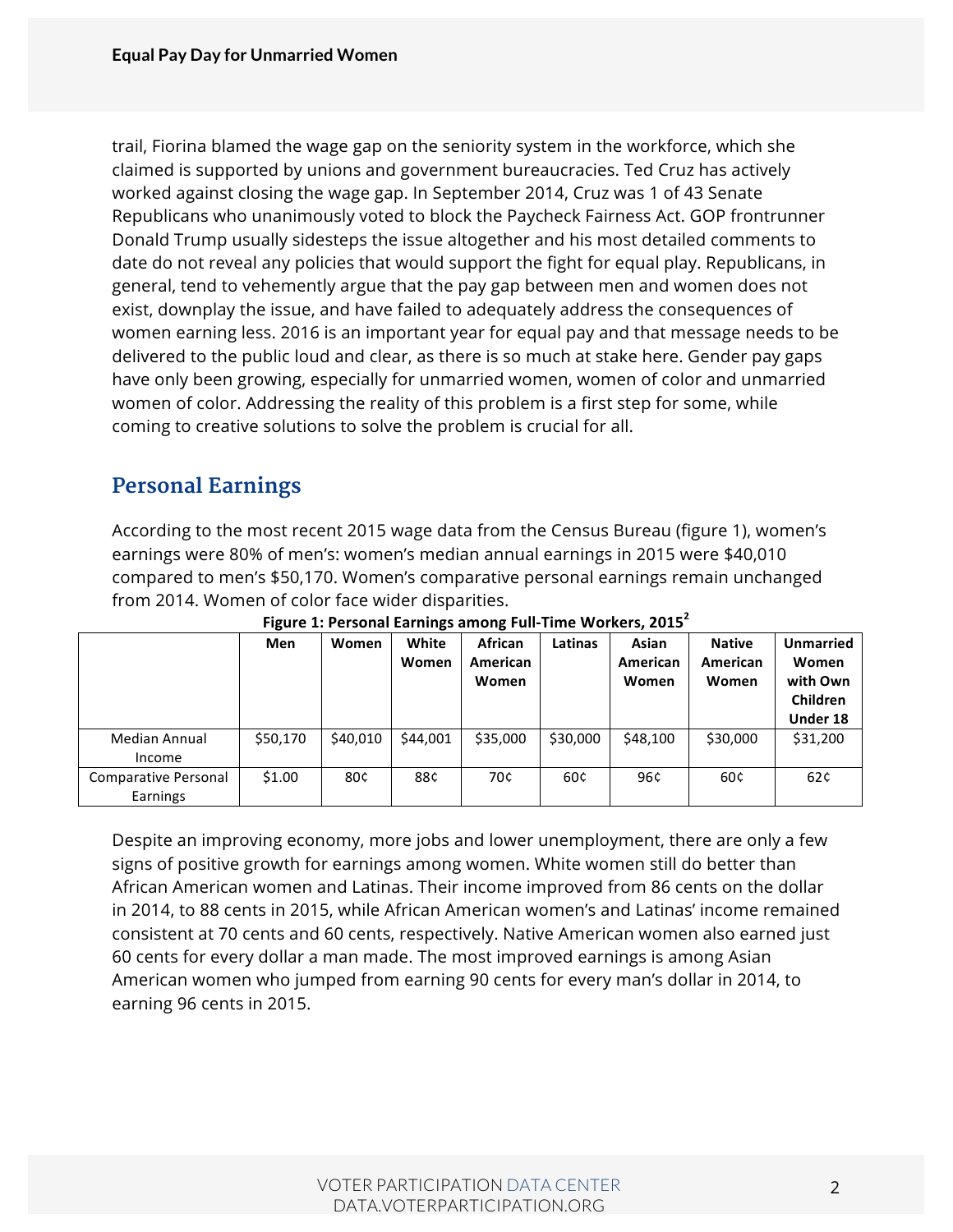#### **Marital Status**

The earnings gap is even wider when examining marital status. Unmarried women make far less than married and unmarried men and even lag behind married women. Figure 2 demonstrates that in 2015, unmarried women earned \$36,005, compared to unmarried men who earned \$40,000. Unmarried women also earned \$7,880 less than married women (\$43,885) and significantly less than married men (\$60,002).

**Earnings for unmarried women are a serious problem that is not improving with** 

**time**. In fact, the median annual income for unmarried women has decreased since 2014, when they earned \$36,500 and 61 cents for every dollar a married man made, whereas in 2015, unmarried women made 60 cents on the dollar. This is a continuing decline from 2013, when unmarried women made 62 cents for every dollar a married man made. On the other hand, earnings among all other groups have increased in 2015. In fact, married women have rebounded from a decline – they saw a decrease in their earnings in 2014 from 2013, falling from making 71 cents for every dollar a married man made in 2013, to earning 70 cents in 2014. However, in 2015, they earned 73 cents to every dollar.

|                                      | Women            |                | Men              |                |  |
|--------------------------------------|------------------|----------------|------------------|----------------|--|
|                                      | <b>Unmarried</b> | <b>Married</b> | <b>Unmarried</b> | <b>Married</b> |  |
| Median Annual Income                 | \$36,005         | \$43,885       | \$40,000         | \$60,002       |  |
| <b>Comparative Personal Earnings</b> | 60¢              | 73¢            | 67¢              | \$1.00         |  |



Racial disparities in income are evident among unmarried women as Figure 3 highlights. Unmarried white women make 67 cents for every dollar a married man makes, while African American unmarried women make only 52 cents, unmarried Latinas make 48 cents, unmarried Asian American women make only 67 cents, and unmarried Native American women make only 47 cents. Unmarried white women are the only group to have experienced an increase – albeit a slight one – in annual income from 2014, when they earned \$40,000, though they still earn only 67% of what a married man makes.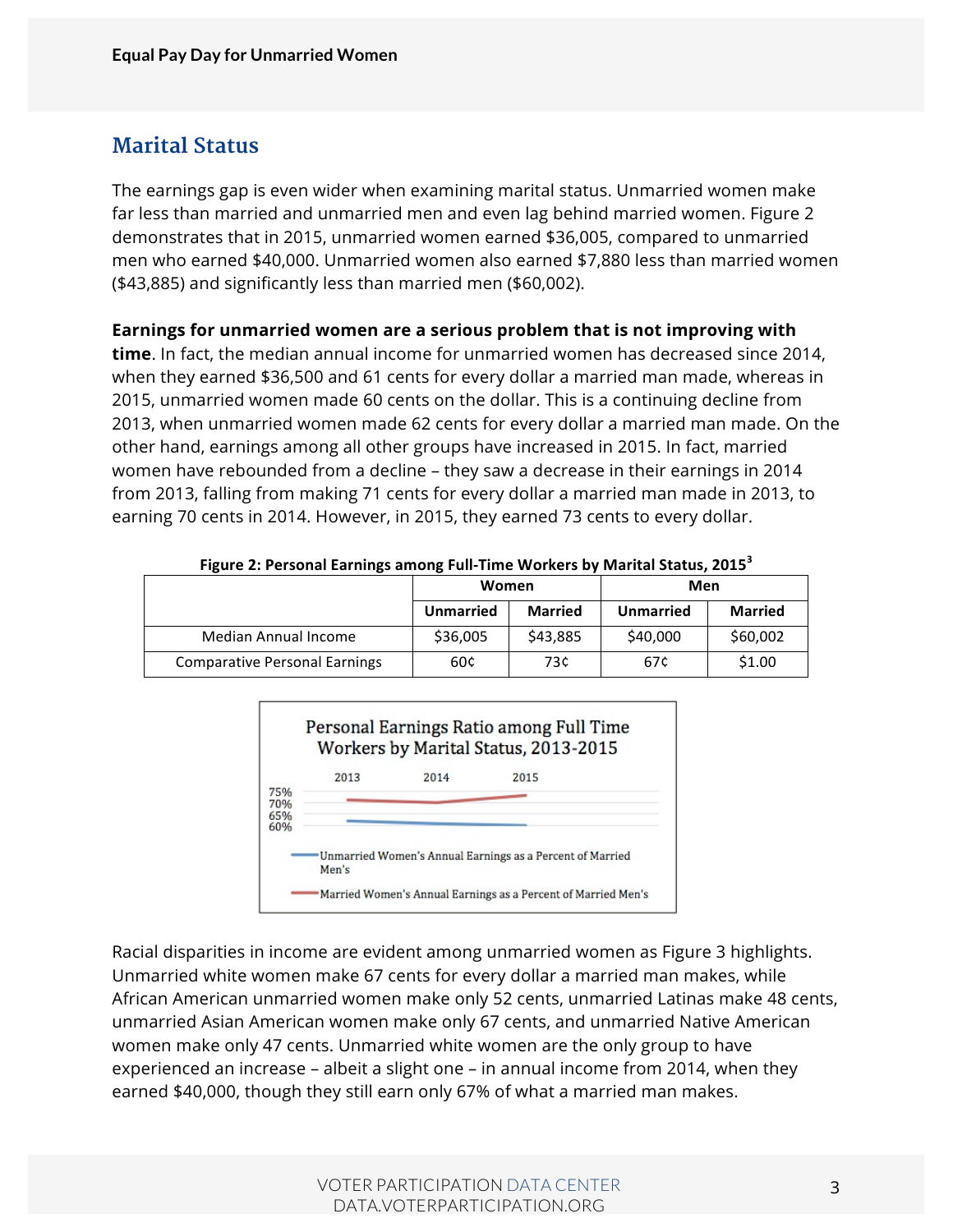|                          | <b>Married</b> |          | <b>Unmarried Women</b> |          |          |          |               |  |
|--------------------------|----------------|----------|------------------------|----------|----------|----------|---------------|--|
|                          | Men            |          |                        |          |          |          |               |  |
|                          |                | Total    | White                  | African  | Latina   | Asian    | <b>Native</b> |  |
|                          |                |          |                        | American |          | American | American      |  |
| Median Annual            | \$60,002       | \$36,005 | \$40,085               | \$31,000 | \$29,012 | \$40,407 | \$28,500      |  |
| Income                   |                |          |                        |          |          |          |               |  |
| Comparative              | \$1.00         | 60¢      | 67¢                    | 52¢      | 48¢      | 67¢      | 47¢           |  |
| <b>Personal Earnings</b> |                |          |                        |          |          |          |               |  |

#### Figure 3: Personal Earnings among Full-Time Workers by Marital Status and Race, 2015<sup>4</sup>

There is also a significant earnings gap among white working class women, especially for unmarried women. Married white working class women make 59 cents for every dollar a married man makes, while unmarried white working class women make only 53 cents. This is a decline from 2014, when they made 56 cents to every dollar.

|                                  | <b>Married Men</b> | <b>Working Class White Women</b> |                |                  |  |
|----------------------------------|--------------------|----------------------------------|----------------|------------------|--|
|                                  |                    | Total                            | <b>Married</b> | <b>Unmarried</b> |  |
| Median Annual Income             | \$60,002           | \$35,000                         | \$35,480       | \$32,001         |  |
| Comparative Personal<br>Earnings | \$1.00             | 58¢                              | 59¢            | 53¢              |  |

Figure 4: Personal Earnings among Full-Time Workers by Marital Status, Race and Class, 2015<sup>5</sup>

#### **Single Mothers Continue to Earn Less**

In 2015, single moms earned \$28,802 less than married men; just 52 cents to every dollar, down from 54 cents in 2014 and 55 cents in 2013. Unmarried women with younger children face a more significant pay gap, earning \$32,002 less than a married man and just 47 cents to every dollar. Again, this is a drop from 2014, when they earned 49 cents to every dollar.

Single mothers (children under 18) made \$1,400 less in 2015 than they did in 2014, continuing the pattern of unequal pay affecting this demographic the most. On the other hand, married mothers saw their income rise by \$1,005. Single mothers with children under 6 years old saw their earnings decrease as well (by \$1,110). The pay gap between married mothers with children and single mothers is significantly greater than ever, further proving the fact that unmarried mothers suffer the most from unequal pay.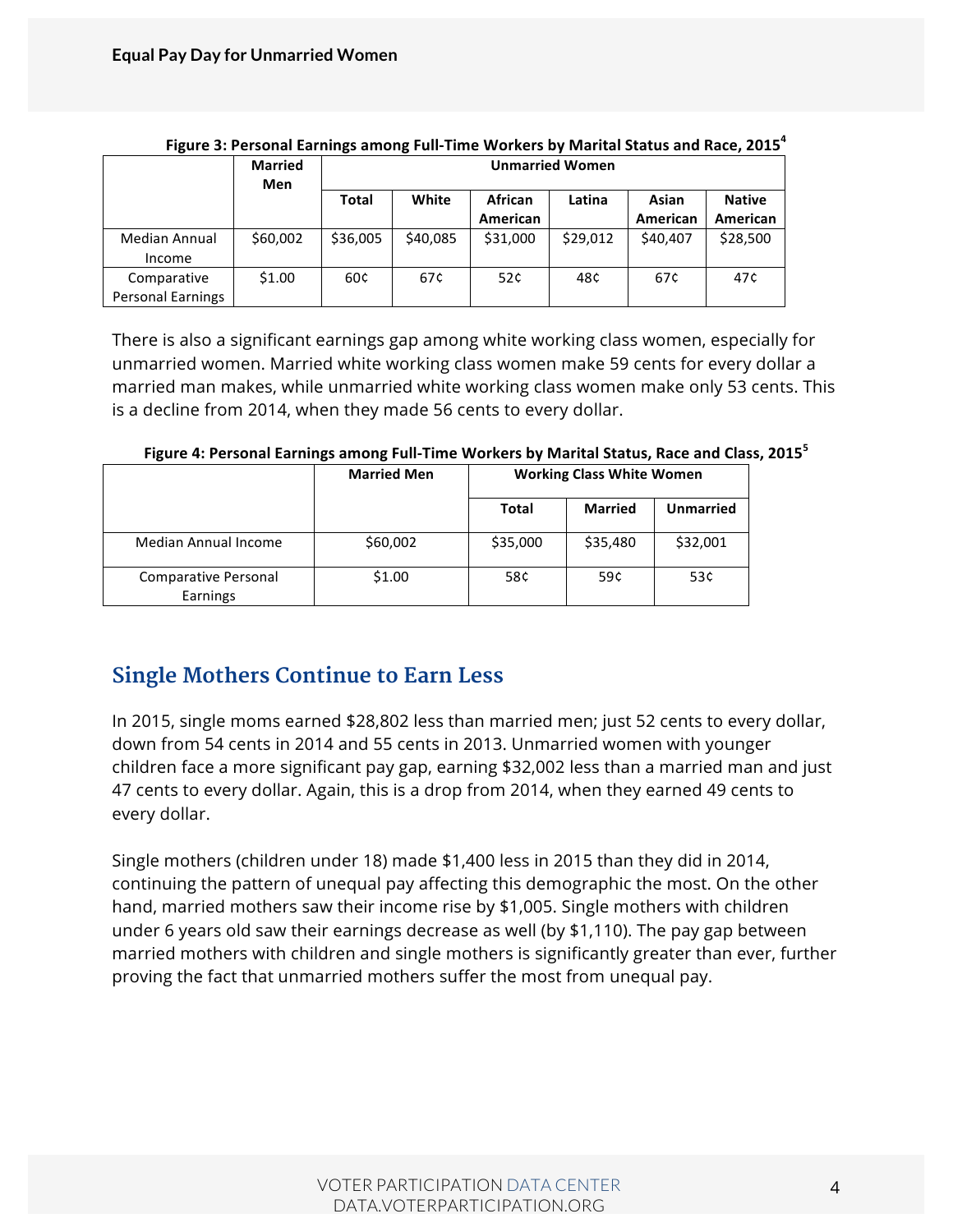|                                         | <b>Married</b><br>Men | <b>Unmarried Women</b> |                                               |                                         |                                        | <b>Married Women</b> |                                        |                                  |                                        |
|-----------------------------------------|-----------------------|------------------------|-----------------------------------------------|-----------------------------------------|----------------------------------------|----------------------|----------------------------------------|----------------------------------|----------------------------------------|
|                                         | <b>Total</b>          | <b>Total</b>           | Without<br>Own<br><b>Children</b><br>Under 18 | <b>With Own</b><br>Children<br>Under 18 | With Own<br><b>Children</b><br>Under 6 | <b>Total</b>         | Without<br>Own<br>Children<br>Under 18 | With Own<br>Children<br>Under 18 | With Own<br>Children<br><b>Under 6</b> |
| Annual Average                          | \$60,002              | \$36,005               | \$38,179                                      | \$31,200                                | \$28,000                               | \$43,885             | \$42,097                               | \$45,005                         | \$45,060                               |
| Comparative<br><b>Personal Earnings</b> | \$1.00                | 60¢                    | 64¢                                           | 52¢                                     | 47¢                                    | 73¢                  | 70¢                                    | 75¢                              | 75¢                                    |

|  |  |  |  | Figure 5: Personal Earnings by Parental Status, 2015 <sup>6</sup> |
|--|--|--|--|-------------------------------------------------------------------|
|--|--|--|--|-------------------------------------------------------------------|

#### **Real Consequences of Unequal Pay**

As the data demonstrates, the gender pay gap is real and is affecting the lives of millions across the country. Race and parental status impact earnings even further. As policy advocates continue to fight for equal pay for equal work, this evidence and data should be used to further demonstrate the severity of the issue, especially where women are concerned:

- When asked about the greatest causes of stress, having enough money to meet bills and expenses is the biggest source of stress for all Americans, but women especially. 59% of women say this compared to 48% of men.<sup>7</sup>
- Younger women, unmarried women and minority women are more economically stressed – 72% of Millennial women list having enough money to meet bills and expenses as their biggest worry, as do 69% of unmarried women and 76% of minority women.<sup>8</sup>
- Women of every demographic are also more concerned than men when it comes to a number of different areas including losing their job (62% vs. 49%), affording retirement (69% vs. 58%), and affording healthcare (62% to 47%). $^9$

Some politicians and policy makers refuse to acknowledge or act on the pay gap, putting them directly at odds with a majority of Americans who not only believe such a gap exists, but want to take steps to close it. Politicians and elected leaders need to get on board with the public.

- 77% of women and 63% of men say "this country needs to continue making changes to give men and women equality in the workplace. $"10"$
- 65% of women say their gender faces at least some discrimination in society today, as do 48% of men. $^{11}$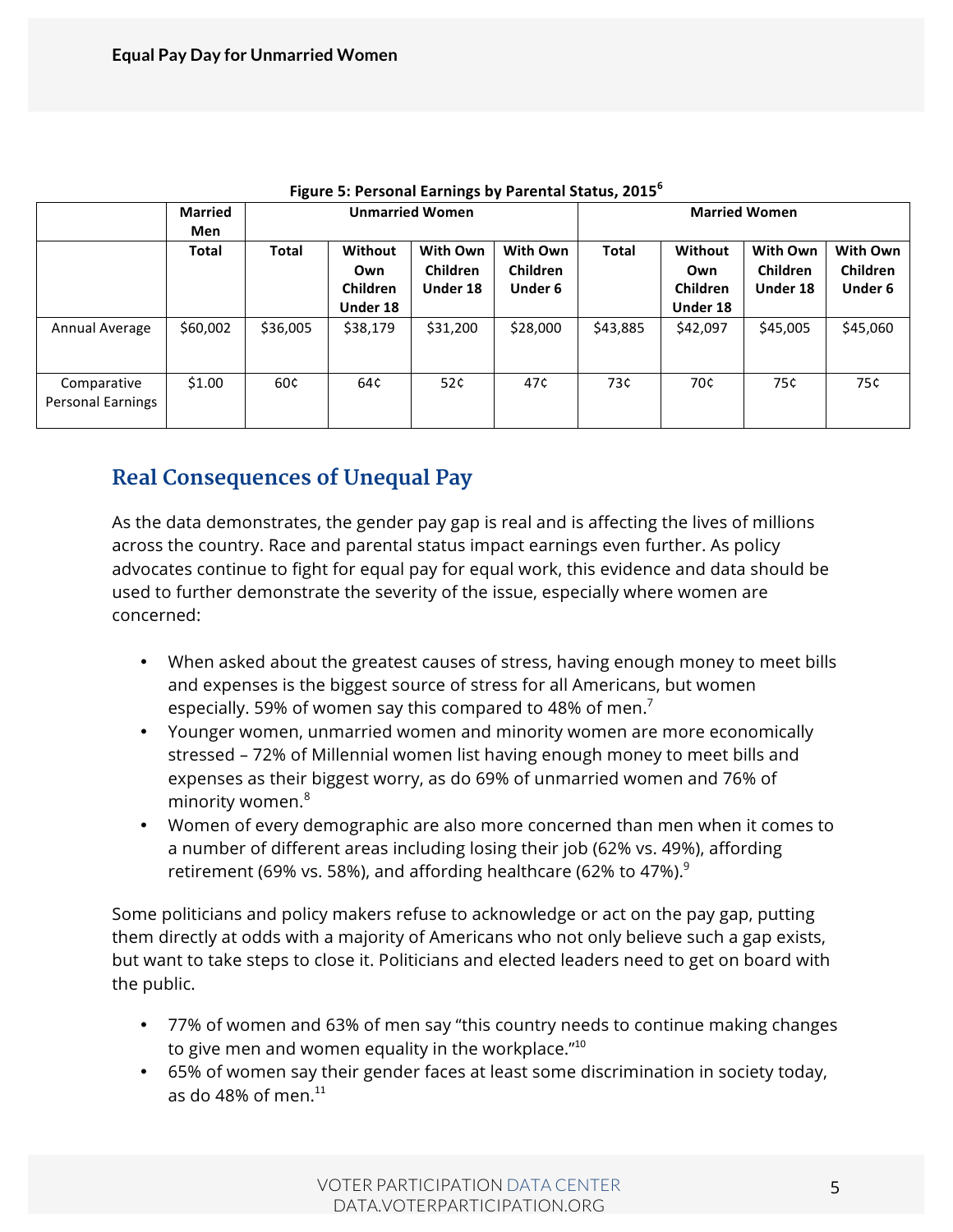- 4 in 10 Americans believe that there is a double standard for women seeking to climb to the highest level of either politics or business, where they have to do more than males to prove themselves $^{12}$
- Nearly half (45%) of women report having been paid less than a man for the same job or knowing someone who has been paid less than a man $^{13}$

So when it comes to elections, candidates' stance on the wage gap and relating issues can play a significant role in voters' choices:

- When asked which issues would impact a voter's likelihood of voting for a candidate, women elevate equal pay for equal work as the policy that would make them most likely to support a candidate for office (81%). Even a majority (64%) of men agree with this. This is a popular issue that crosses party lines. $14$
- A majority of people also say that they are more likely to support a candidate who supports: paid sick days (71% overall – 67% men, 75% women), paid family and medical leave (64% overall – 58% men, 69% women), and providing tax credits and subsidies to help working parents pay for childcare (61% overall – 56% men, 66% women). $15$

2016 candidates have made their positions on the issue of equal pay clear, and voters will need to be made known of that because when they are casting their ballots in November, there will be so much more at play. Unequal wages affects the lives of millions of families, making the fight for equal pay that much more important to bring to the spotlight.

 $3$  Ibid

 $4$  Ibid

 $<sup>5</sup>$  Ibid</sup>

 $6$  Ibid

 $8$  Ibid

 $1$  Based on median income earnings. U.S. Census Bureau Current Population Survey March 2015 http://thedataweb.rm.census.gov/ftp/cps\_ftp.html

 $2$  Ibid

 $7$  Greenberg Quinlan Rosner Research survey: telephone interviews Dec.7-10, 2015, with a random sample of 1,000 registered voters, including an oversample of 200 Millennial women .M.O.E. +/- 3.0%

 $9$  Greenberg Quinlan Rosner Research survey: telephone interviews March 18-22, 2015, with a random sample of 1,010 adults. M.O.E. +/- 3.0%

 $^{10}$  Pew Research Center survey: telephone interviews Nov.20-23, 2014 with a random sample of 1,004 adults, aged 18 and older, living in the continental U.S. M.O.E. +/- 2.4%